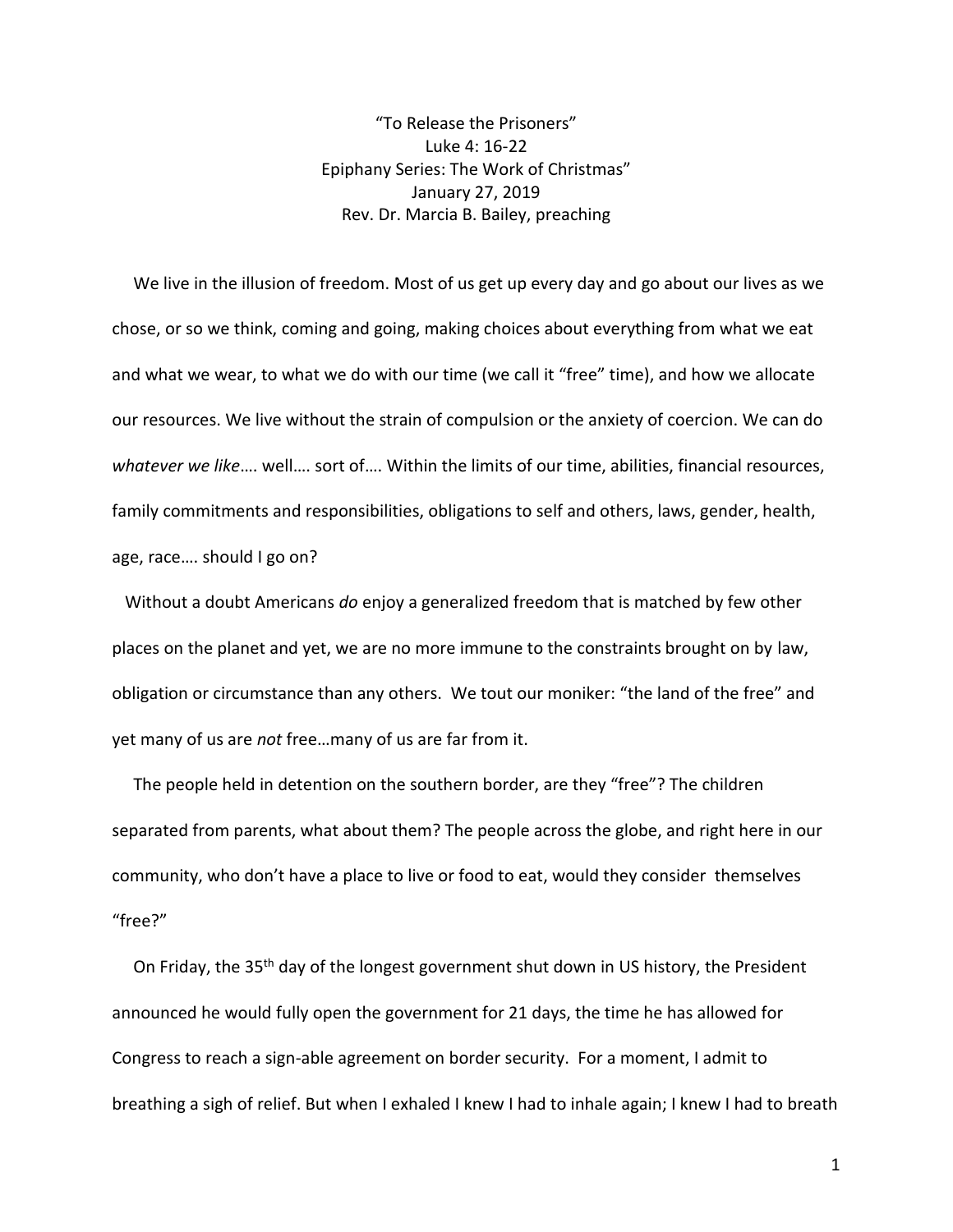in the toxic reality that this is not trustable moment. If an agreeable resolution hadn't happened in 35 days, then three more weeks might not be enough time. If I were a government employee I wouldn't dare believe that this was the end of it; I doubt I would think that I was "free."

 And what about those in our nation who are actually incarcerated? How do they fit in our picture of what it means to be "free?" Do you know that "America incarcerates a higher percentage of its citizens than does any other western nation?... We imprison more of our own people than any other country on earth, including China which has four times our population…." Over two million people are currently locked in American prisons. [1] Or, to put the same figure another way: "The United States has less than 5 percent of the world's population. But it has almost a quarter of the world's prisoners." [2]"

 *It gets worse*: "With some 80,000 prisoners in solitary (confinement), the United States leads the world in isolating its citizens as well as incarcerating them." [3] Solitary confinement is defined by many (among them the American Friends Service Committee, and Physicians for Human Rights) as torture.[4]"

 *Do you know*, that "in only two states (Maine and Vermont), can prisoners vote in elections[?]… Given the disproportionate number of African-American men in US prisons, we might consider they (sic) ways incarceration functions as a tool of systematic, racialized disenfranchisement. [5]"

• *Are you aware*, that "1 in every 37 adults in the United States, or 2.7% of the adult population, is under some form of correctional supervision.

2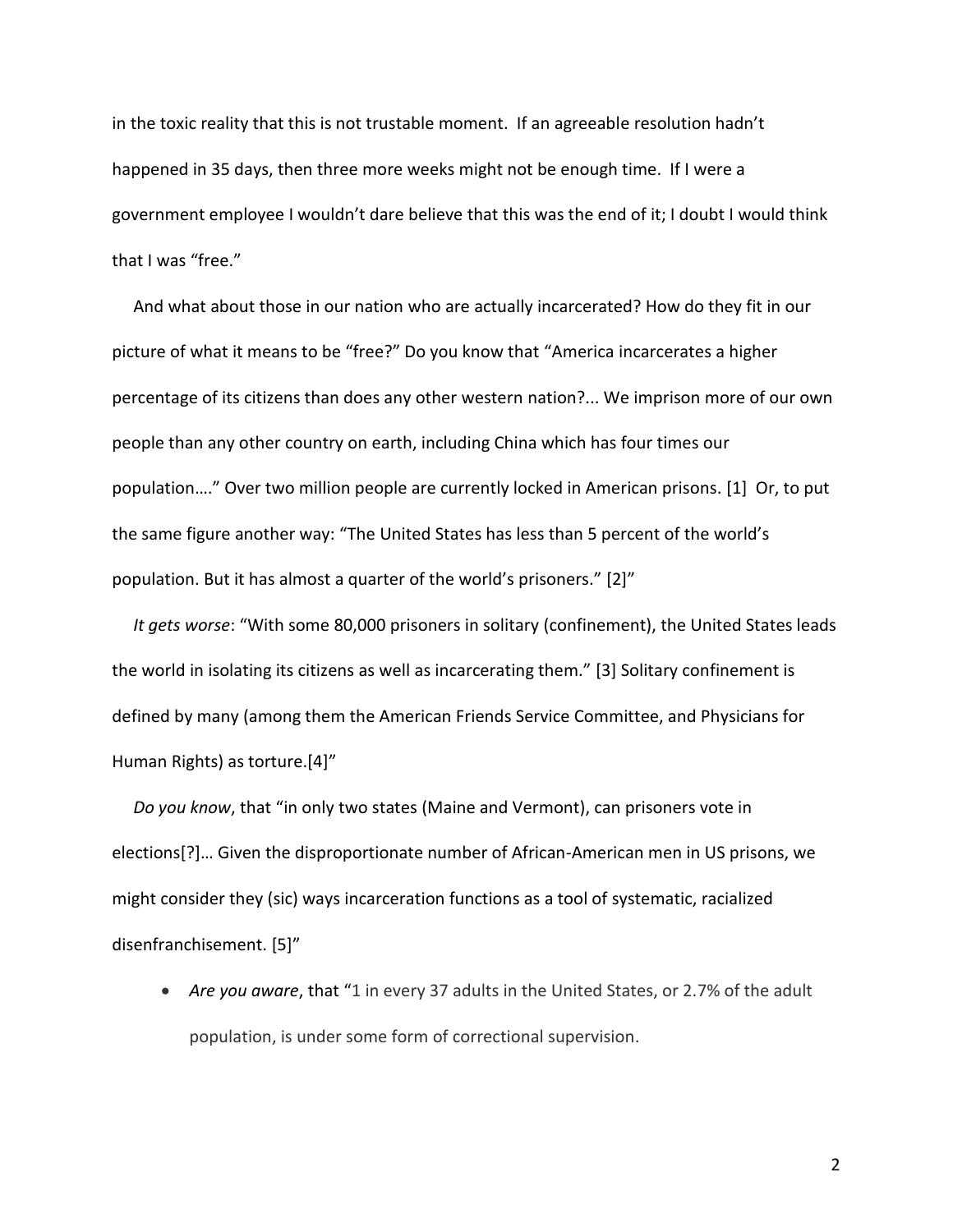- In 2014, African Americans constituted 2.3 million, or 34%, of the total 6.8 million correctional population.
- African Americans are incarcerated at more than 5 times the rate of whites.
- The imprisonment rate for African American women is twice that of white women.
- Nationwide, African American children represent 32% of children who are arrested, 42% of children who are detained, and 52% of children whose cases are judicially waived to criminal court.
- Though African Americans and Hispanics make up approximately 32% of the US population, they comprised 56% of all incarcerated people in 2015. [5]

## *Did we know? Did we know?*

 The fact is, many of us are *not* free: in addition to those women, children and men who sit in US prisons today, *many* of us are held captive by fear or regret, others by grief or despair. While our words or action may not show it, many of us are bound by resentment, anxiety or selfhatred. If I asked you to put your cell phone away for 24 hours, could you do it? Can you stop answering your email, checking your Facebook page or ignore your Instagram account? And you think you're *free?*! The things that tie us down and hold us back are sometimes the results of others, and sometimes of our own making. Either way, they impact everything from the choices we make to the way we live our daily lives. We want to *think* we are free…. But, are we, really?

 We cannot talk about freedom wrapped in the illusion that the "land of the free" is the land of all Americans. We cannot hear Jesus proclaim "release to the captives" without knowing who needs to be set free.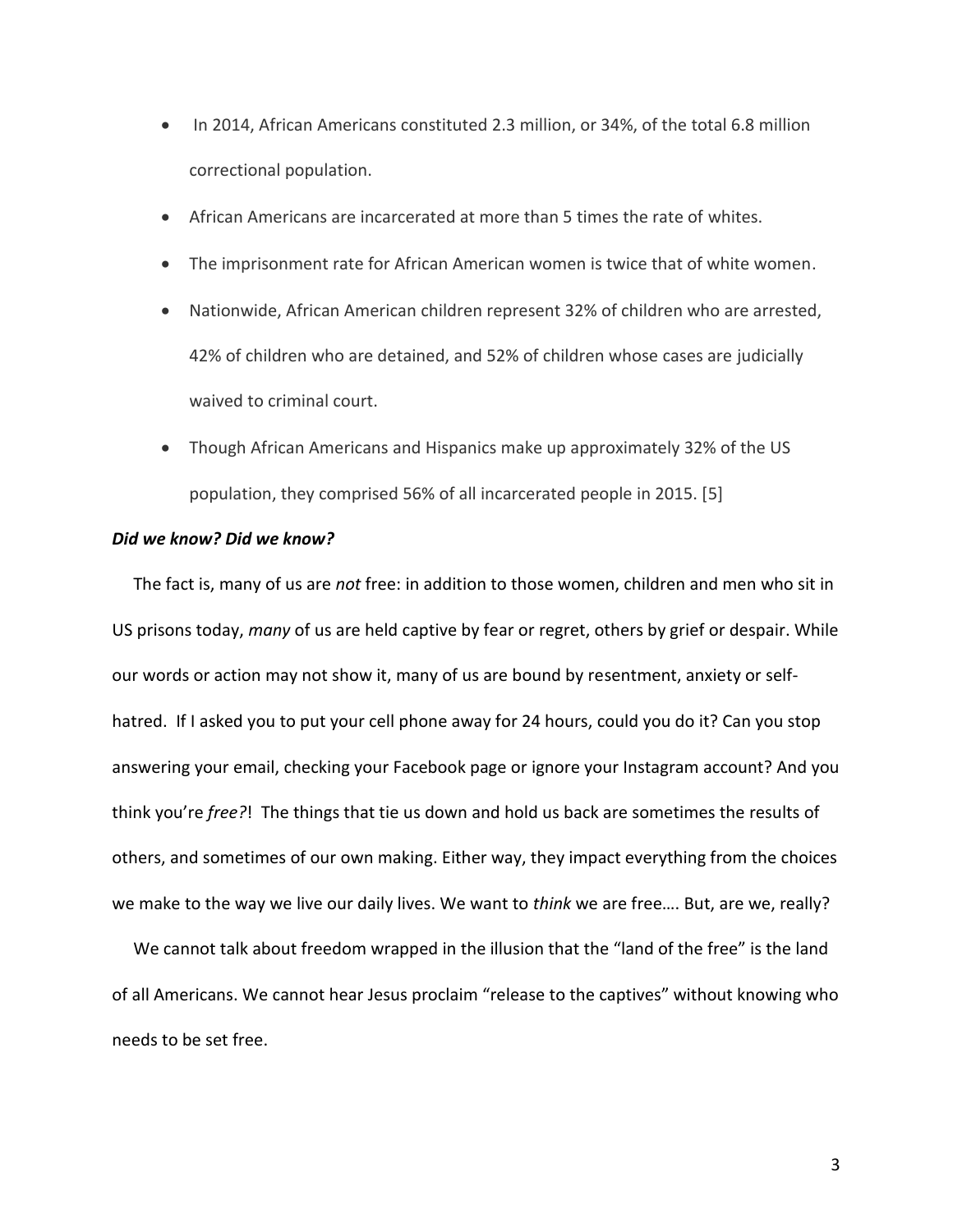Jesus stands in front of his home crowd, in the midst of the synagogue who nurtured and knew him, and recalls the prophet Isaiah's' words of liberation and hope, declares them *fulfilled, that day*! "Release of the prisoners, sight to the blind" …these were familiar promises made in a long-ago time for a long-ago people. Jesus' hearers had come to understand these words as a yet-to-be-fulfilled prophecy, or maybe even a metaphor. Never did they imagine that they would experience their fulfillment.

 And what about us? What does it mean for us to hear Jesus saying these same words today? Perhaps we should update this prophecy a bit in order to imagine its impact. What if Jesus came to declare universal healthcare and living wages to all who wanted to work? What if Jesus dared to impose gender equality, recovery for the opioid addicts, and welcome for any person of any nation or religion into the household of God? What if every impoverished person was promised an "extreme makeover" and every ostracized person a seat at the table? What if Jesus stood before us declaring these things and ended with, "OK, let's get started! *This begins now*!"

 In all honesty, most of us would be horrified! Those who hadn't already checked out or walked out would be as disgruntled as those who actually did hear Jesus. Because the truth of the matter is that our status and economic security lies with the fact that others are in need. The truth is that we have built this economy on the backs of the ones we have deemed "less"; there is a clear line for those who dare to see it from enslaved Africans to the present for-profit prison system in this country; from drug addicts to drug companies. *Did you know? Did we know?*

4